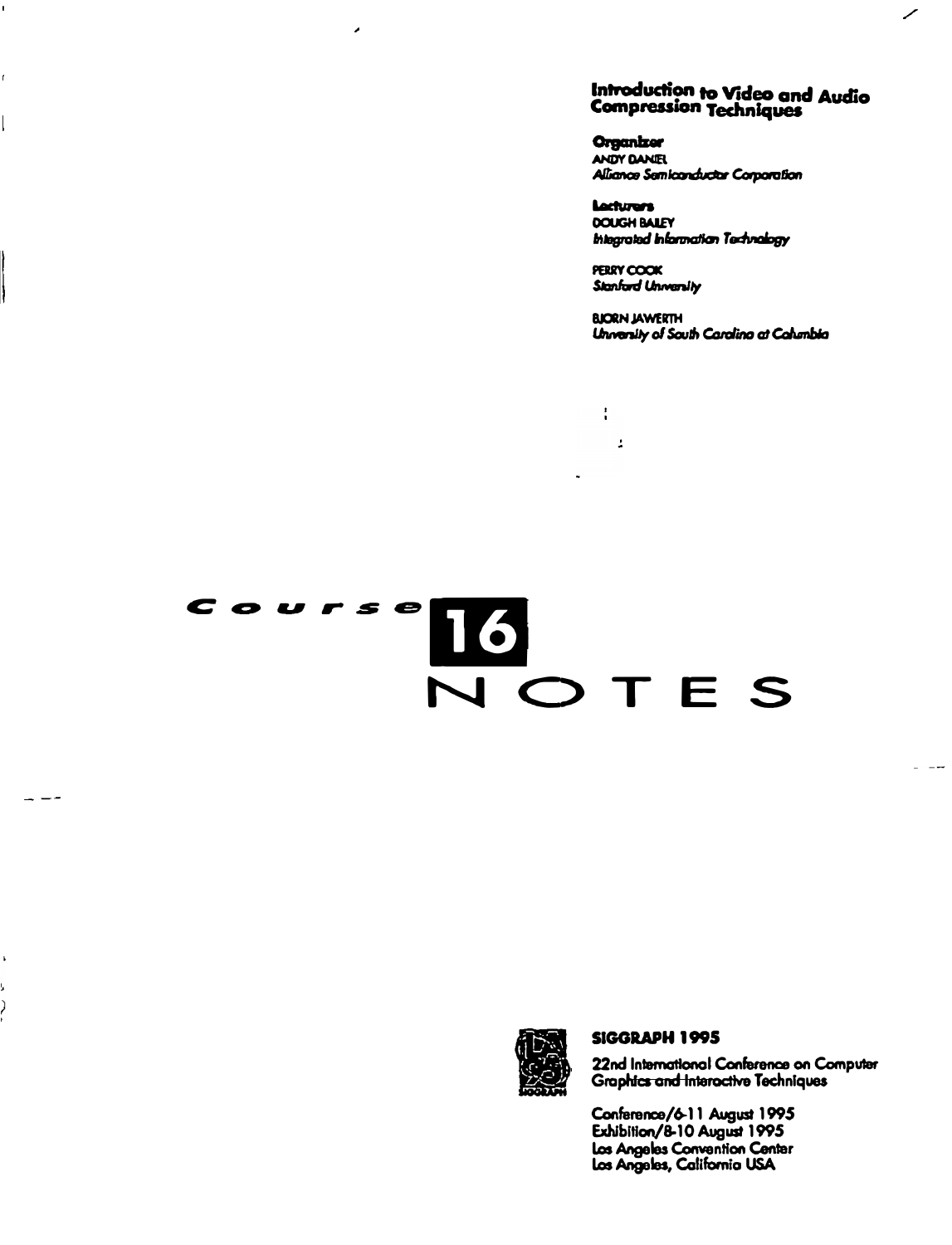## **Introduction to Video and Audio Compression Techniques**

#### **Course Notes for SIGGRAPH '95**

#### **Course Organizer**

**Andy Daniel** Alliance Semiconductor

#### **Course Speakers**

Perry R Cook Stanford Center for Computer Research in Music and Acoustics

> Doug Bailey **Integrated Information Technology**

**B**jorn Jawerth **Summus University of South Carolina** 

#### **Abstract**

Sull imagery, motion video, and high quality audio are being increasingly commonplace in today's computers These data types, however, have extremely large data requirements, especially in the case of motion video Due in part to storage limitations and in part to transmission bandwidth limitations, such data must generally be compressed in order to be stored or transmitted This compression results in some degradation of image or audio quality, but careful use of compression techniques can maximize the compression ratio while minimize the perceptual loss in quality.

This course begins with an overview of compression and digital color, detailing some of the techniques the are common to many compression algorithms Techniques are separated and analyzed independently Following this introduction, significant detail is given on current and upcoming compression algorithms in audio and video compression, including JPEG, MPEG, wavelets, and vector quantization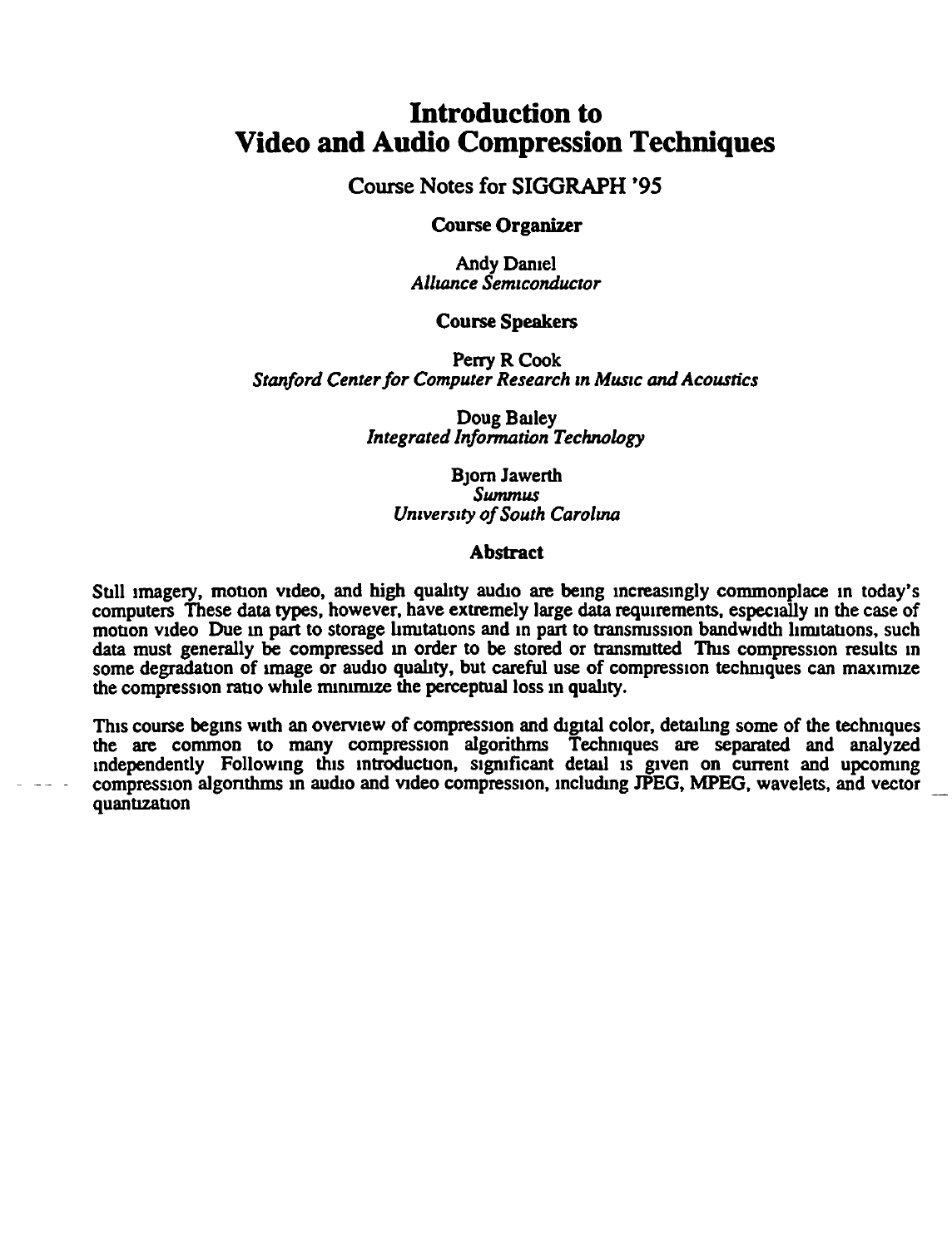## Introduction to Video and Audio Compression Techniques

## Table of Contents

| <b>Course slides</b>        |            |
|-----------------------------|------------|
|                             | .A-1       |
|                             | <b>B-1</b> |
|                             |            |
|                             |            |
| Color Plates                |            |
|                             |            |
| <b>Source code listings</b> |            |
|                             |            |
|                             | .G-1       |
|                             |            |
| Appendix                    | .H-1       |
|                             |            |

 $\omega_{\rm c}$ 

 $\bullet$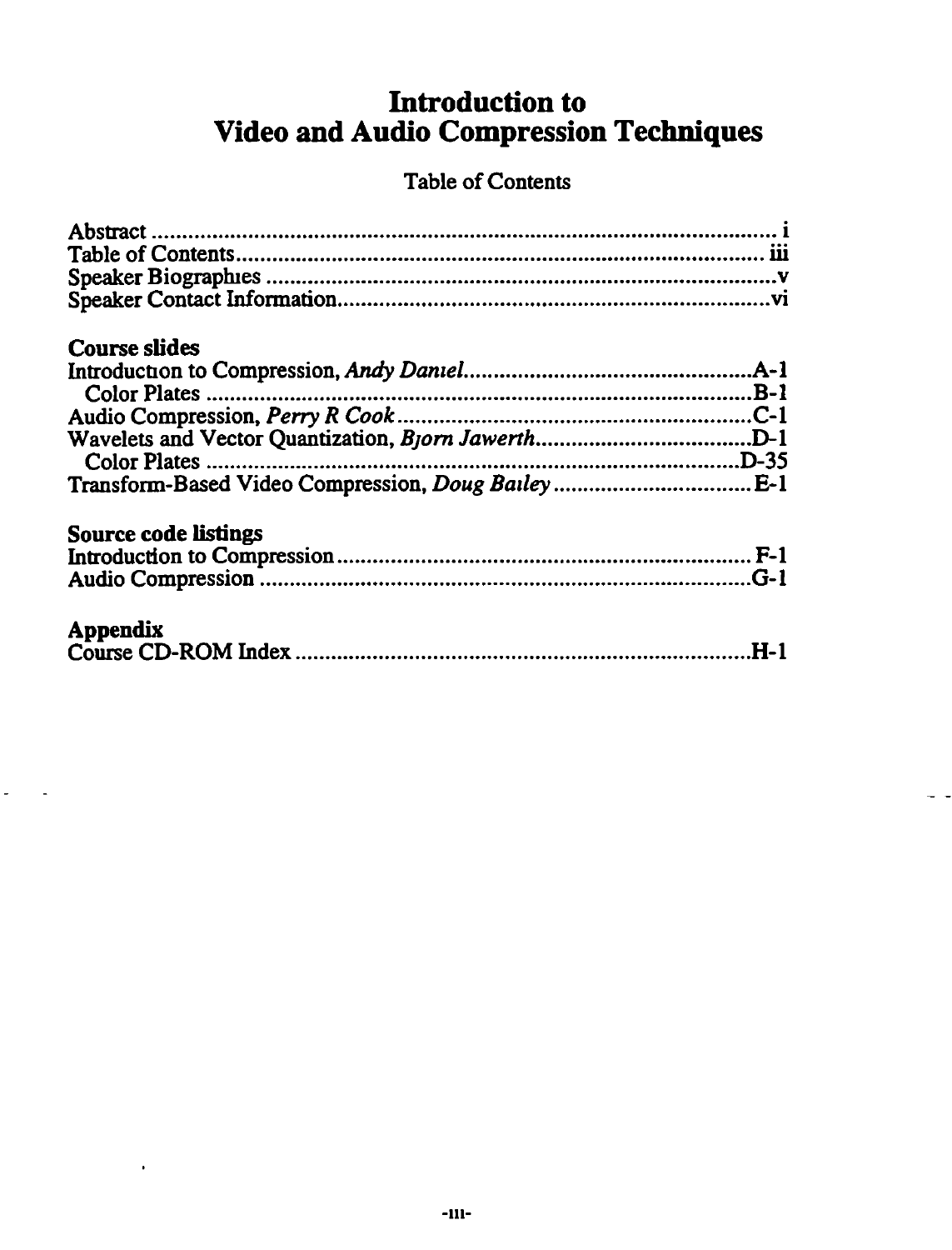## **Introduction to Video and Audio Compression Techniques**

Speaker Biographies

#### **Andy Daniel**

Andy Daniel received a BS in Computer and Systems Engineering from Rensselaer Polytechnic Institute m 1981 and a M.Eng. degree also from Renssleaer m 1982. He IS currently Graphics Architect at Alhance Semiconductor, specializing in designing integrated circuits to bring high performance graphics to the personal computer market Recently, he architected the ProMotion  $32\overline{10}$ , the first to combine graphics acceleration and motion video acceleration in a single DRAM-based controller. Previously, he was Engineering Manager at Western Digital, and project leader on the WD90C31, the industry's first DRAM-based graphics accelerator Andy serves on the Board of Directors of VESA, the Video and Electronics Standards Association He first organized this course at SIGGRAPH '94 in Orlando

### **PerryRCook**

Perry Cook received a BA in music in 1985 from the University of Missouri at Kansas City Conservatory of Music, studying voice and electronic music He received a BS in Electrical Engineering m 1986 from the Umvers1ty of Mlssoun Engmeenng School He earned Masters and PhD degrees m Electrical Engineering from Stanford in 1990, researching computer music, vocal acoustics and synthesis, and controllers for real-time music synthesis at the Center for Computer Research in Music and Acoustics He IS currently Seruor Research Associate and Techmcal Director at CCRMA, researching the computer simulation of musical instruments and the singing voice, controllers for realtime music synthesis and performance, and audio compression He has consulted and worked in the areas of DSP, image compression, music synthesis, and speech processing for NeXT, Media Vision, and other companies Perry first taught the audio section of this course at SIGGRAPH '94 in Orlando

#### **Doug Bailey**

Doug Bailey received a Bachelor of Engineering with Honours from Birmingham University in Birmingham, England He is currently Applications Engineering Manager for Integrated Information Technology in Santa Clara, California. Previously, Doug held design engineering positions with Marcom, Inmos, and LSI Logic Doug taught the video conferencing segment of this course at SIGGRAPH '94 m Orlando.

#### **Bjorn Jawerth**

B<sub>10</sub> Jawerth is currently the David W Robinson Palmetto chair professor at the University of South Carolma. He has held professor positions at the Lund Institute of Technology and Washington University in St Louis. He is one of the initiators of wavelet theory and has authored more than seventy papers on this subject His research interests include data compression, CAD, and Numerical Partial  $\hat{D}$ ifferential Equations. He is the founder and CTO of Summus, Ltd., a company focused on developing new compression technologies and products.